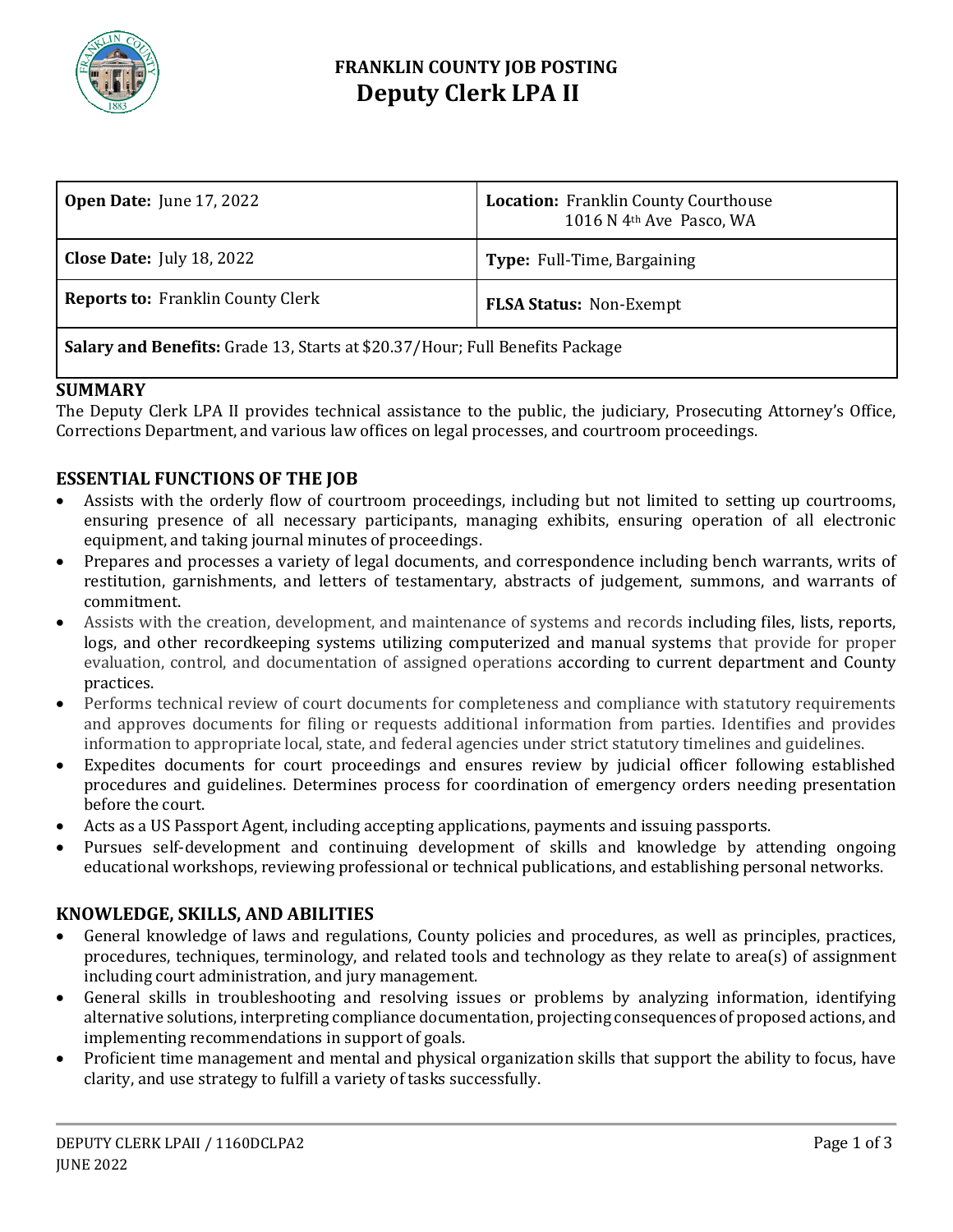# **FRANKLIN COUNTY JOB POSTING Deputy Clerk LPA II**

- General skills in data entry, typing, Microsoft Office Suite, and the ability to learn and have proficient skills in the current County-wide enterprise resource planning software. General skills in Outlook, the internet for research, and the ability to learn and have expert skills in the Odyssey, and FTR software or systems.
- Ability to write and speak clearly and concisely, to express ideas and recommendations effectively orally and in writing, and communicate department, technical, or industry information, policies, requirements, and procedures in a language understood by co-workers and the general public.
- Ability to maintain the confidentiality of sensitive or confidential information.
- Ability and willingness to establish and maintain communication and working relationships with peers, representatives from other agencies, vendors, public officials, and the general public using courtesy, tact, and discretion.
- Ability to work independently take advantage of opportunities, organize and prioritize several ongoing and frequently changing assignments to meet deadlines, and communicate changes and progress to supervisor and staff, remaining calm during emergency situations.

#### **WORK ENVIRONMENT**

The work environment characteristics described here are representative of those an employee encounters while performing the essential functions of this job. Reasonable accommodations may be made to enable individuals with disabilities to perform the essential functions.

- Work may be performed in the following environmental condition:
	- o constantly: in an office environment.
- The noise level in the work environment is usually quiet to moderate, a typical office environment.

#### **PHYSICAL DEMANDS**

The physical demands described here are representative of those that must be met by an employee to successfully perform the essential functions of this job. Reasonable accommodations may be made to enable individuals with disabilities to perform the essential functions.

The person in this position must be able to

- spend the following amount of time in an activity:
	- o constantly: talk or hear, and use hands, fingers to handle or feel, or operate equipment or tools, and
	- o frequently: sit, stand, or walk for extended periods of time and reach with hands and arms, and
	- o occasionally: stoop, kneel, crouch, or crawl.
- frequently carry or transport items up to 30 pounds.
- have the following vision abilities:
	- have close vision (from one to twenty inches).

#### **QUALIFICATIONS**

#### REQUIRED EDUCATION AND EXPERIENCE

- High School Diploma, OR G.E.D.
- Two years of progressively responsible office experience in a court or legal environment, or related field.

OR

 Any combination of education and experience which would provide the applicant with the desired knowledge, skills, and abilities required to perform the job.

#### PREFERRED EDUCATION AND EXPERIENCE